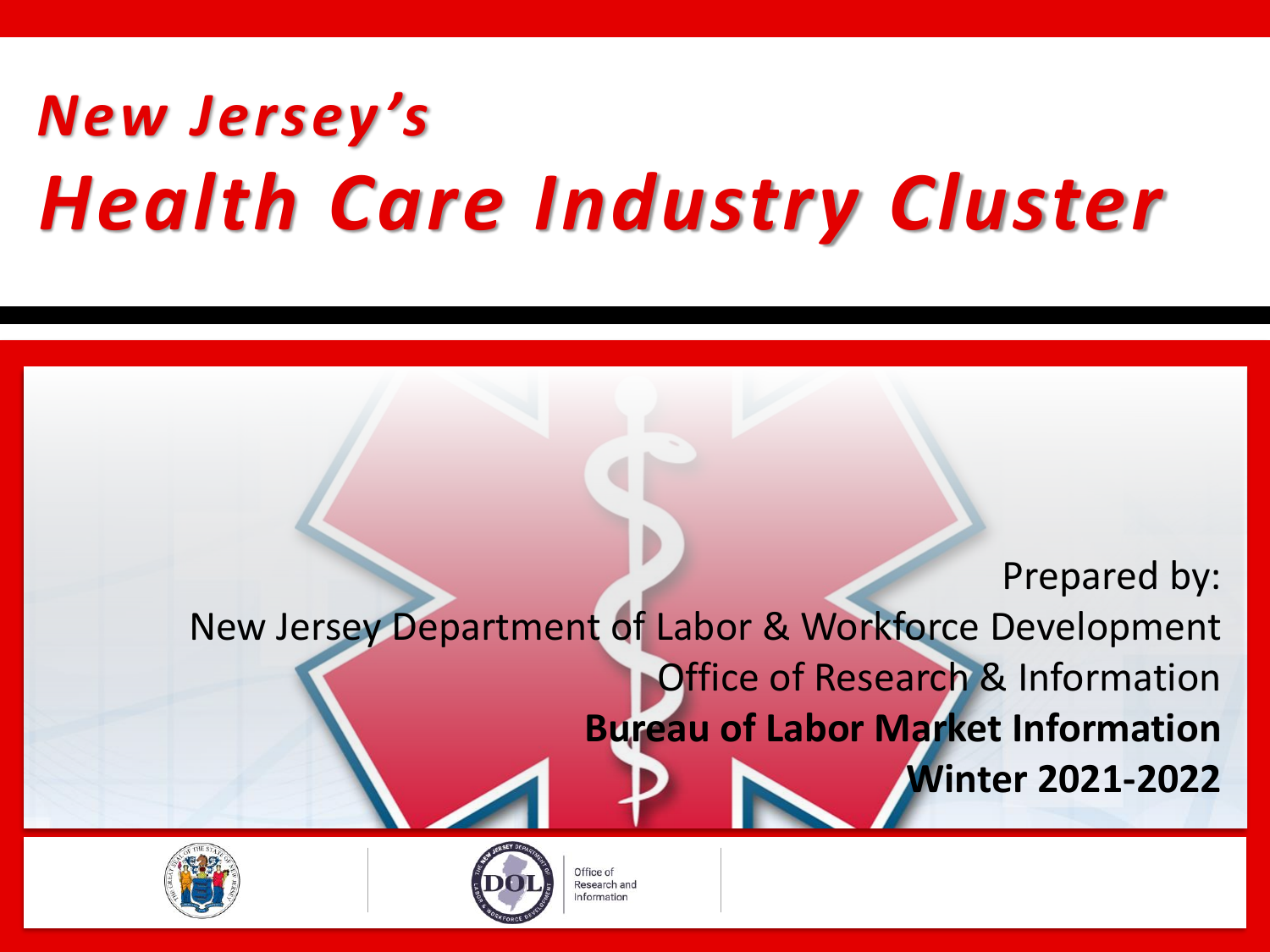# **NEW JERSEY HEALTH CARE HIGHLIGHTS**

- Over \$44 billion to GDP in 2020, 8.2 percent of all output
- Added 234,200 new jobs since 1990
- Only industry that has added jobs every year from 1990 to 2019
- Modest loss of 21,700 jobs in 2020 due to the COVID-19 shutdown
- Projected to add 64,860 jobs through 2028
- \$30.3 billion in total wages paid, or about 12.8 percent of all wages





Source: United States Bureau of Economic Analysis, GDP in Chained 2012 Dollars Quarterly Census of Employment and Wages, 2020 Annual Averages Current Employment Statistics, 2020 Annual Average Prepared by: New Jersey Department of Labor and Workforce Development December 2021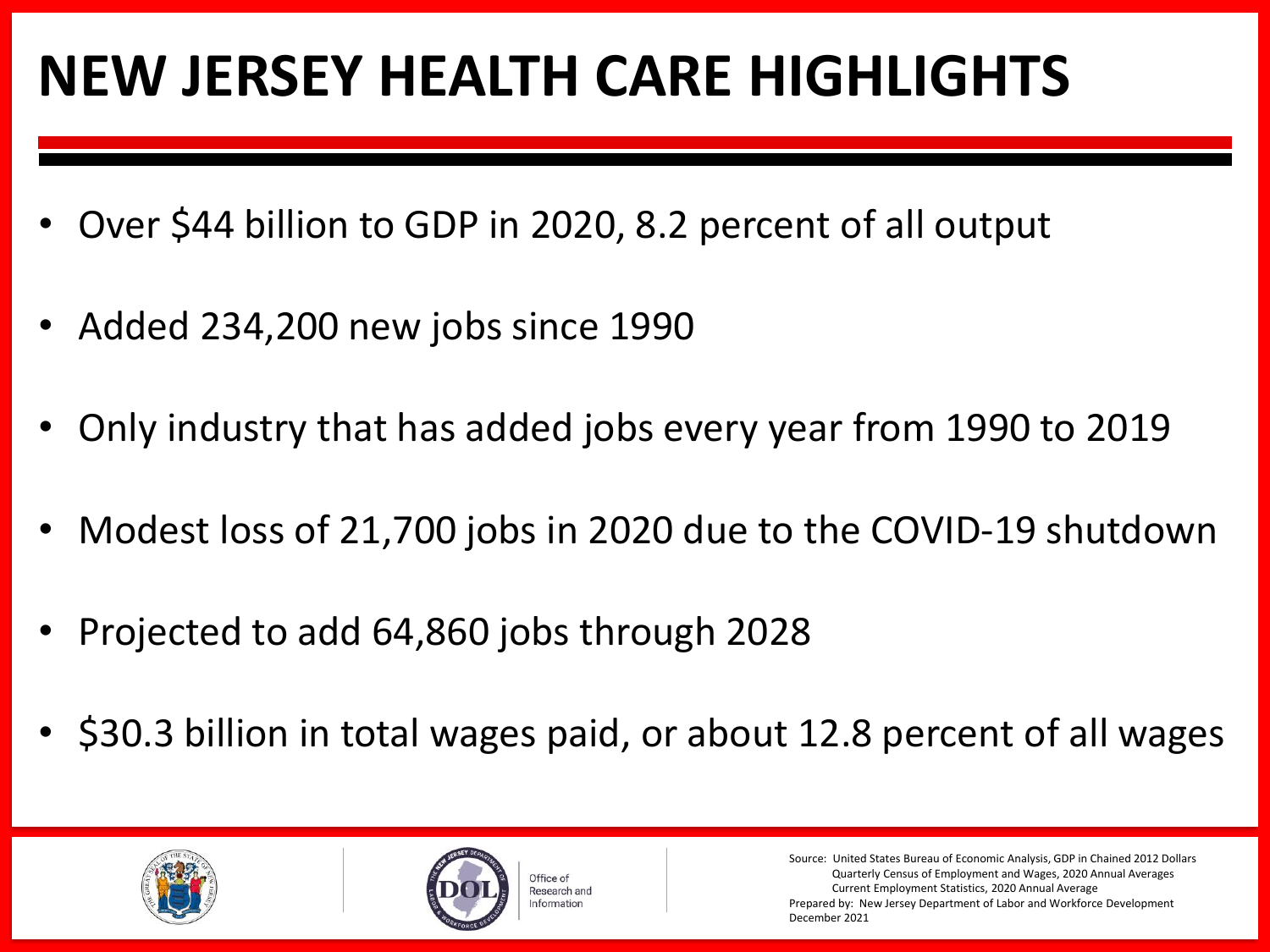# **The health care sector can be divided into three major components**

#### **Ambulatory Health Care Services Hospitals Hospitals**

- •Offices of Physicians
- •Offices of Mental Health Physicians
- •Offices of Dentists
- •Offices of Chiropractors
- •Offices of Optometrists
- •Offices of Mental Health Practitioners
- •Offices of Specialty Therapists
- •Offices of Podiatrists
- •Offices of Miscellaneous Health Practitioners
- •Family Planning Centers
- •Outpatient Mental Health Centers
- •HMO Medical Centers
- •Kidney Dialysis Centers
- •Freestanding Emergency Medical Centers
- •Medical Laboratories
- •Diagnostic Imaging Centers
- •Home Health Care Services
- •Ambulance Services
- •Blood and Organ Banks

•General Medical and Surgical Hospitals •Psychiatric and Substance Abuse Hospitals •Other Hospitals

#### **Nursing and Residential Care Services**

•Nursing Care Facilities •Residential Intellectual and Development Disabilities Facilities •Residential Mental and Substance Abuse Care •Continuing Care Retirement Communities

•Homes for the Elderly





Office of Research and nformation

Source: North American Industry Classification System (NAICS) Prepared by: New Jersey Department of Labor and Workforce Development December 2021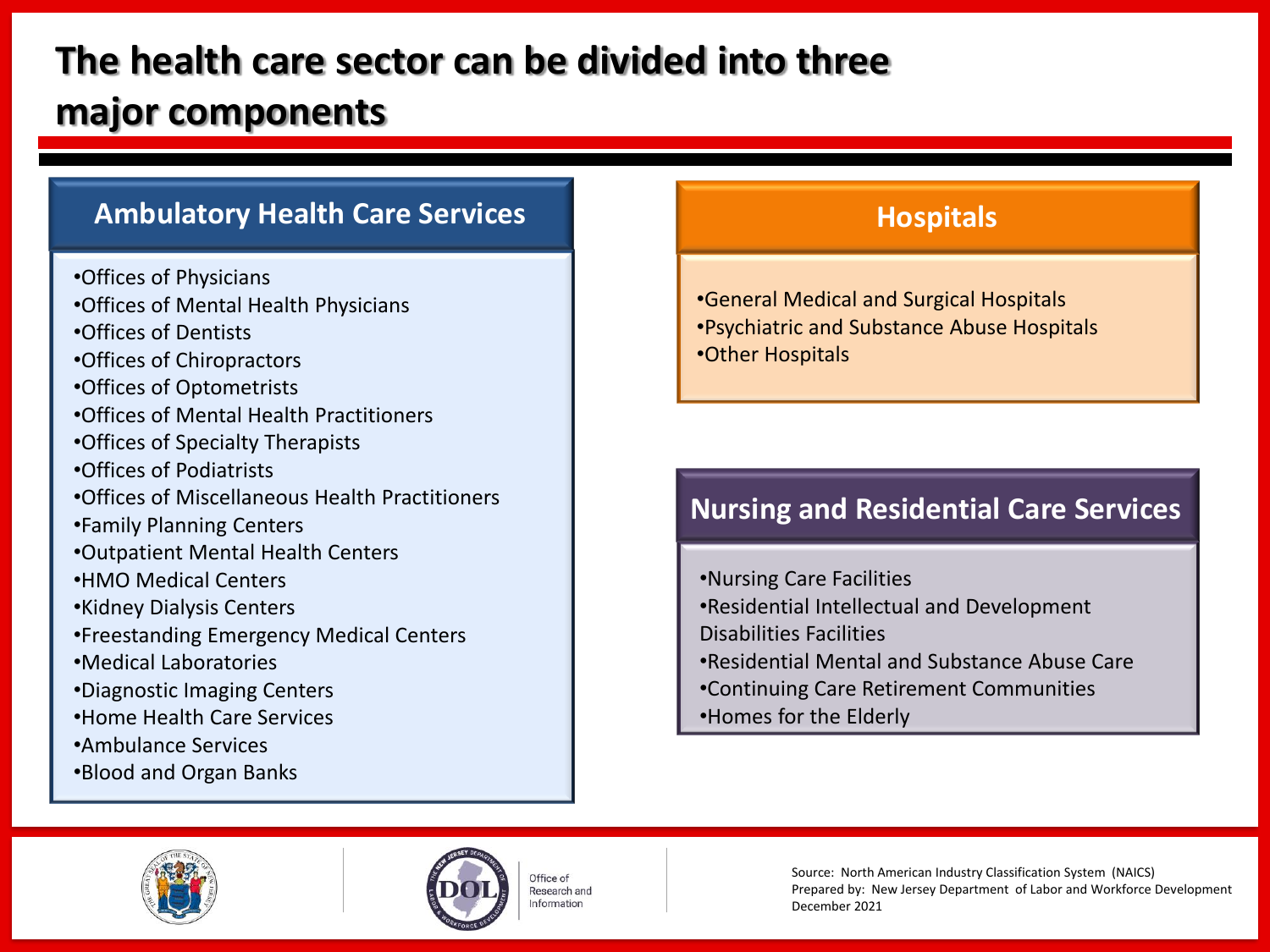# **The landscape of health care delivery has changed dramatically over the past 30 years**







Office of Research and Information

Source: NJLWD, Current Employment Statistics, Annual Averages Prepared by: New Jersey Department of Labor and Workforce Development December 2021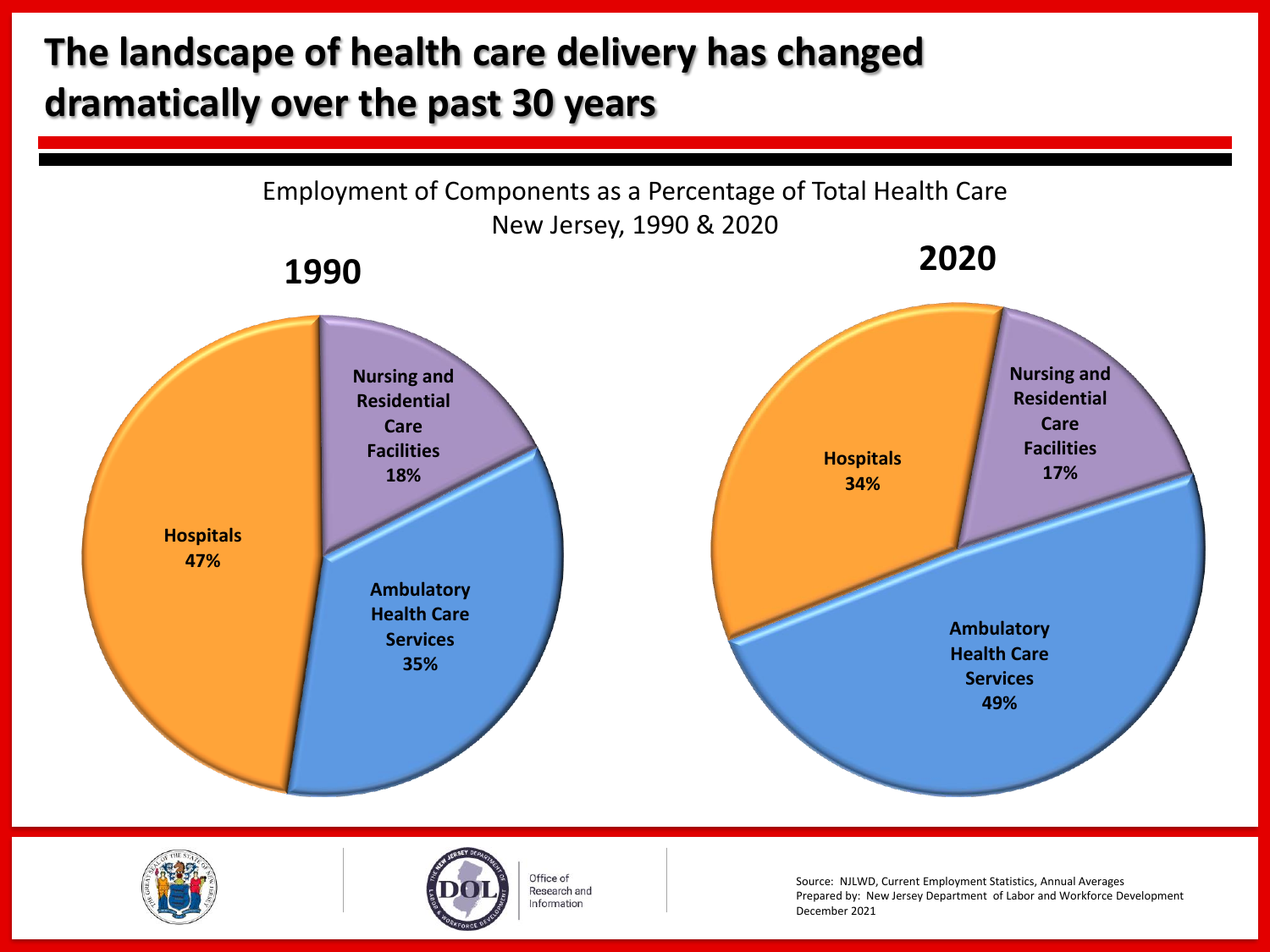#### **With employment surpassing 481,200, the health care sector accounted for 12.5% of all employment in the state in 2020, up from 7.5% in 1990**

Ambulatory Health Care Services became the top employer in the industry in 2003

Nursing and Residential Care Facilities is the smallest and fastest growing component

Health Care has grown by 2.9 percent annually since 1990









Office of Research and Information

Source: NJLWD, Current Employment Statistics, Annual Averages Prepared by: New Jersey Department of Labor and Workforce Development December 2021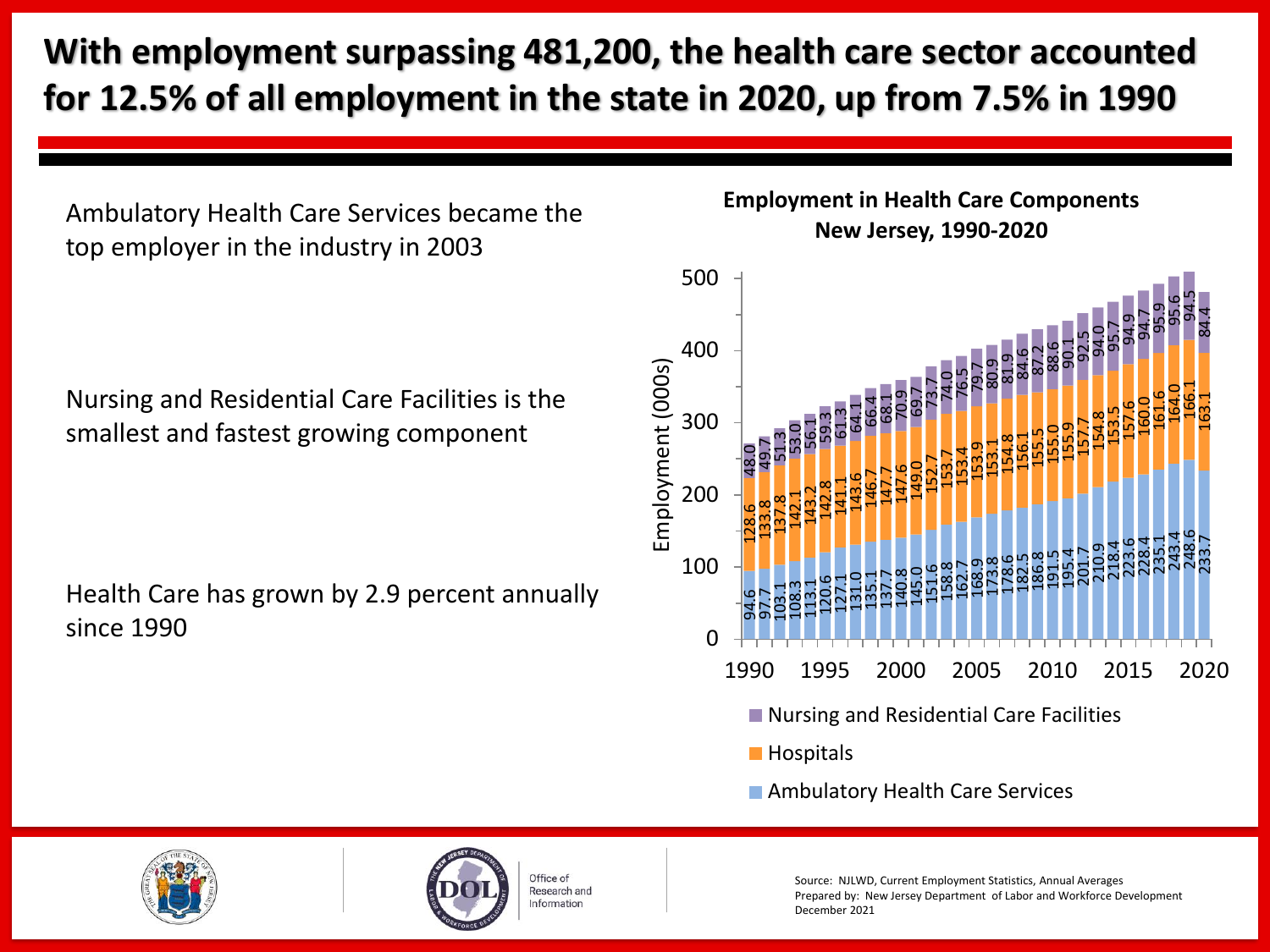#### **A closer view of the Great Recession and subsequent recovery highlights the stability of health care employment compared to the rest of the private sector**

During the recession, the health care sector still added nearly 10,000 jobs

The remainder of the state's private sector lost 175,000 jobs

The health care industry continued steady growth up until the shutdown, due to COVID-19

Shaded areas indicate recessionary periods as determined by the National Bureau of Economic Research







Office of Research and Information

Source: NJLWD, Current Employment Statistics, Monthly Estimates, Not Seasonally Adjusted Prepared by: New Jersey Department of Labor and Workforce Development December 2021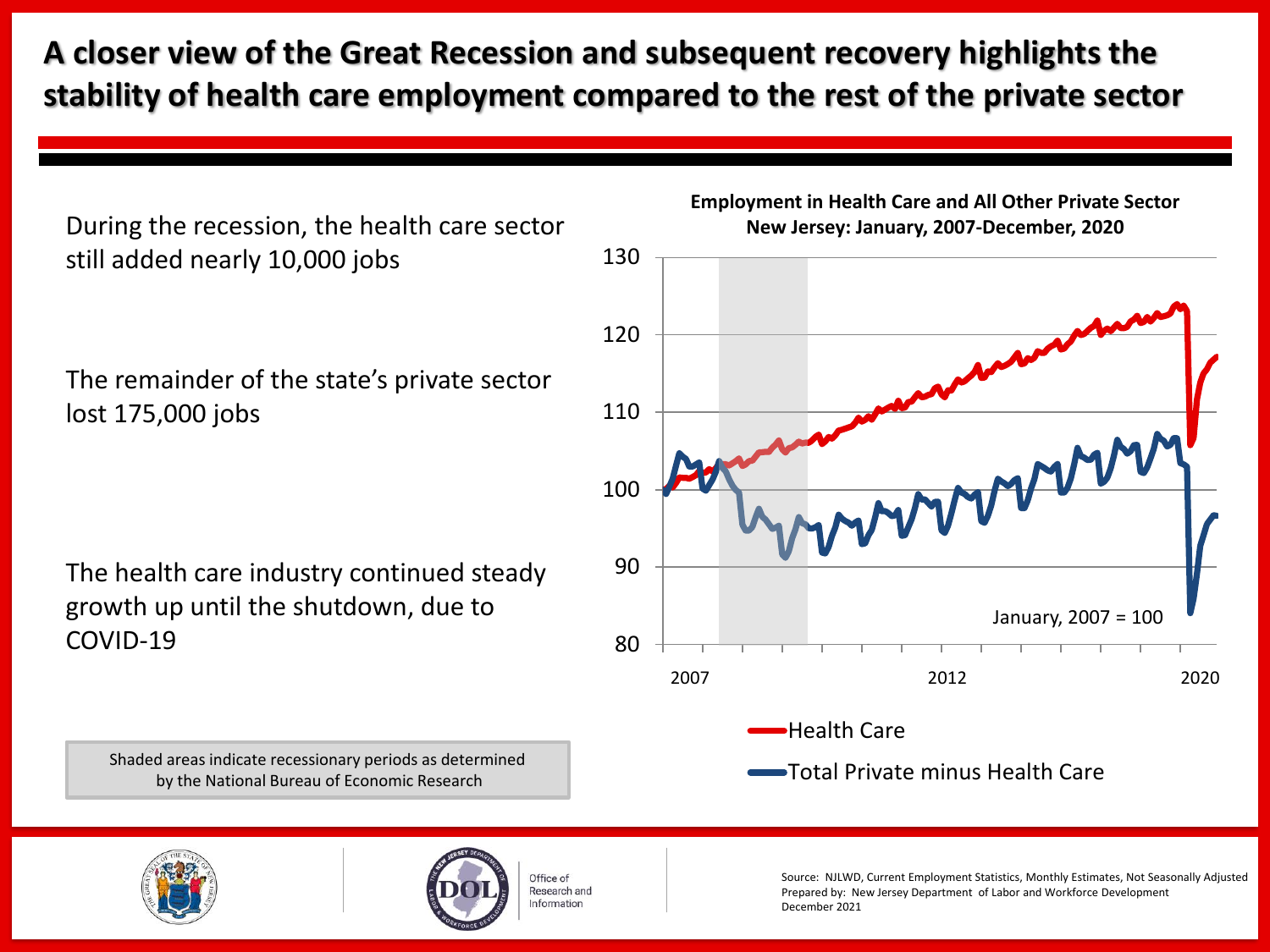# **There are 75 hospitals in New Jersey that serve the state's population of nearly 8.9 million residents**

| <b>Number of Hospitals by County</b> |   |               |                |               |                |  |  |
|--------------------------------------|---|---------------|----------------|---------------|----------------|--|--|
| Essex                                | 9 | Mercer        | 4              | Passaic       | $\mathfrak{p}$ |  |  |
| Middlesex                            | 7 | <b>Morris</b> | 4              | Salem         | $\mathfrak{p}$ |  |  |
| Bergen                               | 6 | Ocean         | 4              | <b>Sussex</b> | $\mathfrak{D}$ |  |  |
| Hudson                               | 6 | Atlantic      | 3              | Warren        | $\mathfrak{p}$ |  |  |
| Camden                               | 5 | Union         | 3              | Cape May      | $\mathbf{1}$   |  |  |
| Monmouth                             | 5 | Cumberland    | 2              | Hunterdon     | 1              |  |  |
| <b>Burlington</b>                    | 4 | Gloucester    | $\mathfrak{p}$ | Somerset<br>1 |                |  |  |

The hospital locations tend to be clustered around the New Jersey Turnpike and the Garden State Parkway, and near high population centers, New York City and Philadelphia.







Office of Research and Information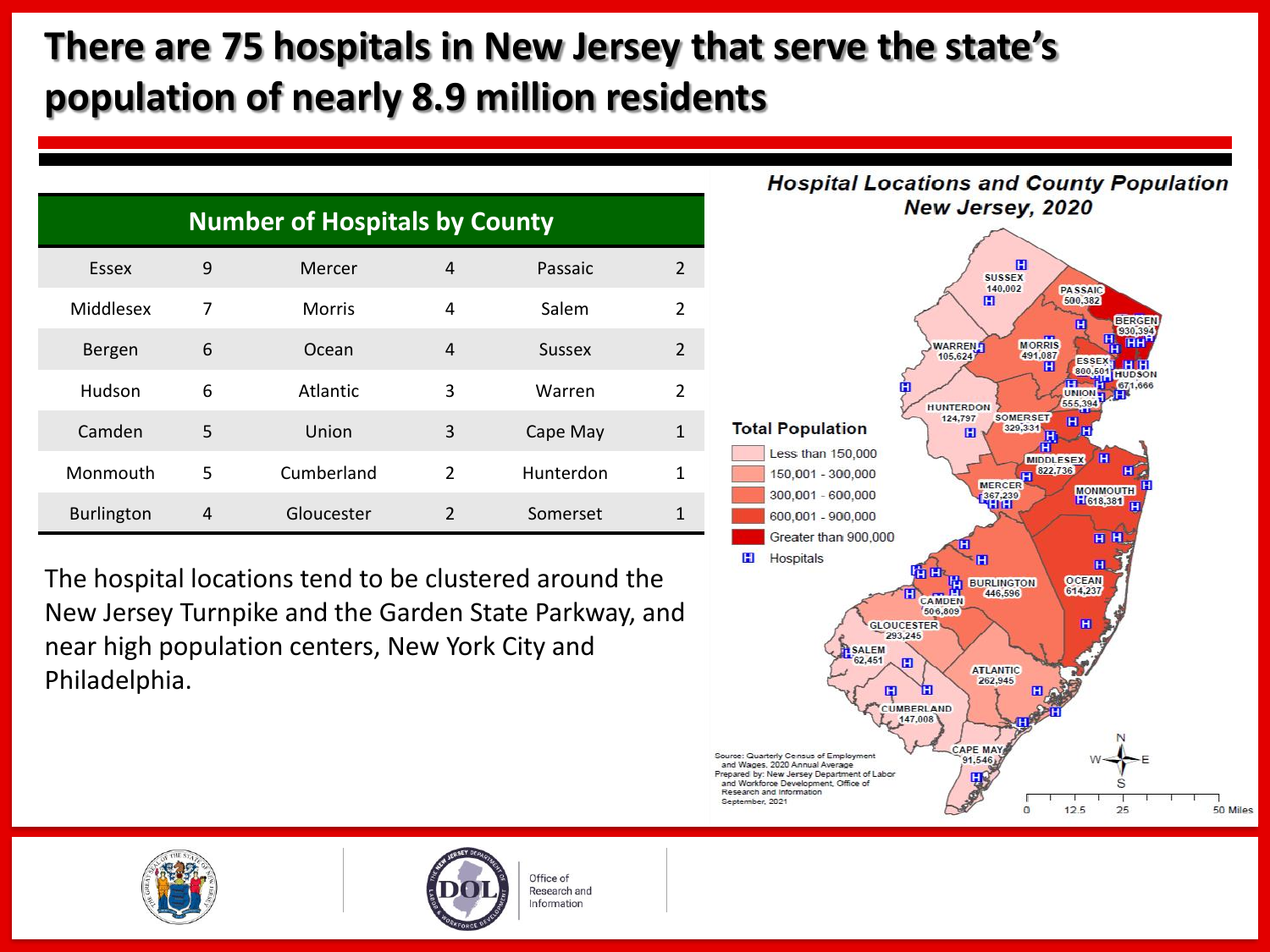### **The top twenty occupations found in health care make up more than two-thirds of all employment in the industry**

|                                                          | 2020                       | <b>Share of</b> | <b>Average</b>                             | <b>Minimum Educational</b>                 |
|----------------------------------------------------------|----------------------------|-----------------|--------------------------------------------|--------------------------------------------|
| <b>Occupation</b>                                        | <b>Employment</b>          | <b>Industry</b> | <b>Salary</b>                              | <b>Requirement</b>                         |
| <b>Total All Health Care Occupations</b>                 | 466,200                    | 100.0%          | \$63,028                                   |                                            |
| <b>Top 20 Occupations</b>                                | 313,110                    | 67.2%           | \$63,469                                   |                                            |
| <b>Registered Nurses</b>                                 | 68,610                     | 14.7%           |                                            | \$82,517 Bachelor's degree                 |
| <b>Nursing Assistants</b>                                | 40,040                     | 8.6%            |                                            | \$33,435 Postsecondary nondegree award     |
| <b>Home Health Aides</b>                                 | 37,160                     | 8.0%            |                                            | \$28,585 No formal educational credential  |
| <b>Receptionist and Information Clerks</b>               | 30,830                     | 6.6%            |                                            | \$33,813 High school diploma or equivalent |
| <b>Medical Assistants</b>                                | 16,150                     | 3.5%            |                                            | \$36,320 Postsecondary nondegree award     |
| <b>Licensed Practical and Licensed Vocational Nurses</b> | 14,130                     | 3.0%            |                                            | \$57,769 Postsecondary nondegree award     |
| <b>Physicians and Surgeons</b>                           | 13,870                     | 3.0%            |                                            | \$229,060 Doctoral or professional degree  |
| <b>Medical and Health Services Managers</b>              | 9,940                      | 2.1%            |                                            | \$117,099 Bachelor's degree                |
| <b>Medical Secretaries</b>                               | 9,450                      | 2.0%            |                                            | \$40,265 High school diploma or equivalent |
| Food Servers, Nonrestaurant                              | 8,280                      | 1.8%            | \$28,643 No formal educational credential  |                                            |
| Maids and Housekeeping Cleaners                          | 8,080                      | 1.7%            | \$31,515 No formal educational credential  |                                            |
| <b>Dental Assistants</b>                                 | 7,800                      | 1.7%            |                                            | \$49,224 Postsecondary nondegree award     |
| Supervisors of Office and Admin Support Workers          | 7,270                      | 1.6%            | \$63,610 High school diploma or equivalent |                                            |
| <b>Billing and Posting Clerks</b>                        | 6,800                      | 1.5%            | \$45,195 High school diploma or equivalent |                                            |
| <b>Clinical Laboratory Technologists and Technicians</b> | 6,720                      | 1.4%            | \$66,069 Bachelor's degree                 |                                            |
| <b>Physical Therapists</b>                               | 6,470                      | 1.4%            | \$101,631 Doctoral or professional degree  |                                            |
| <b>Dental Hygienists</b>                                 | 5,670                      | 1.2%            | \$85,821 Associate's degree                |                                            |
| <b>Nurse Practitioners</b>                               | 5,440                      | 1.2%            | \$135,430 Doctoral or professional degree  |                                            |
| <b>Radiologic Technologists and Technicians</b>          | 5,270                      | 1.1%            | \$70,638 Associate's degree                |                                            |
| Substance Abuse, Mental Health Counselors                | 5,130                      | 1.1%            | \$58,656 Bachelor's degree                 |                                            |
| <b>Health Care Practitioner</b>                          | <b>Health Care Support</b> |                 |                                            | <b>Office &amp; Administrative</b>         |





Office of Research and Information

Source: NJLWD, Occupational Employment Statistics Survey, May 2020 Prepared by: New Jersey Department of Labor and Workforce Development December 2021